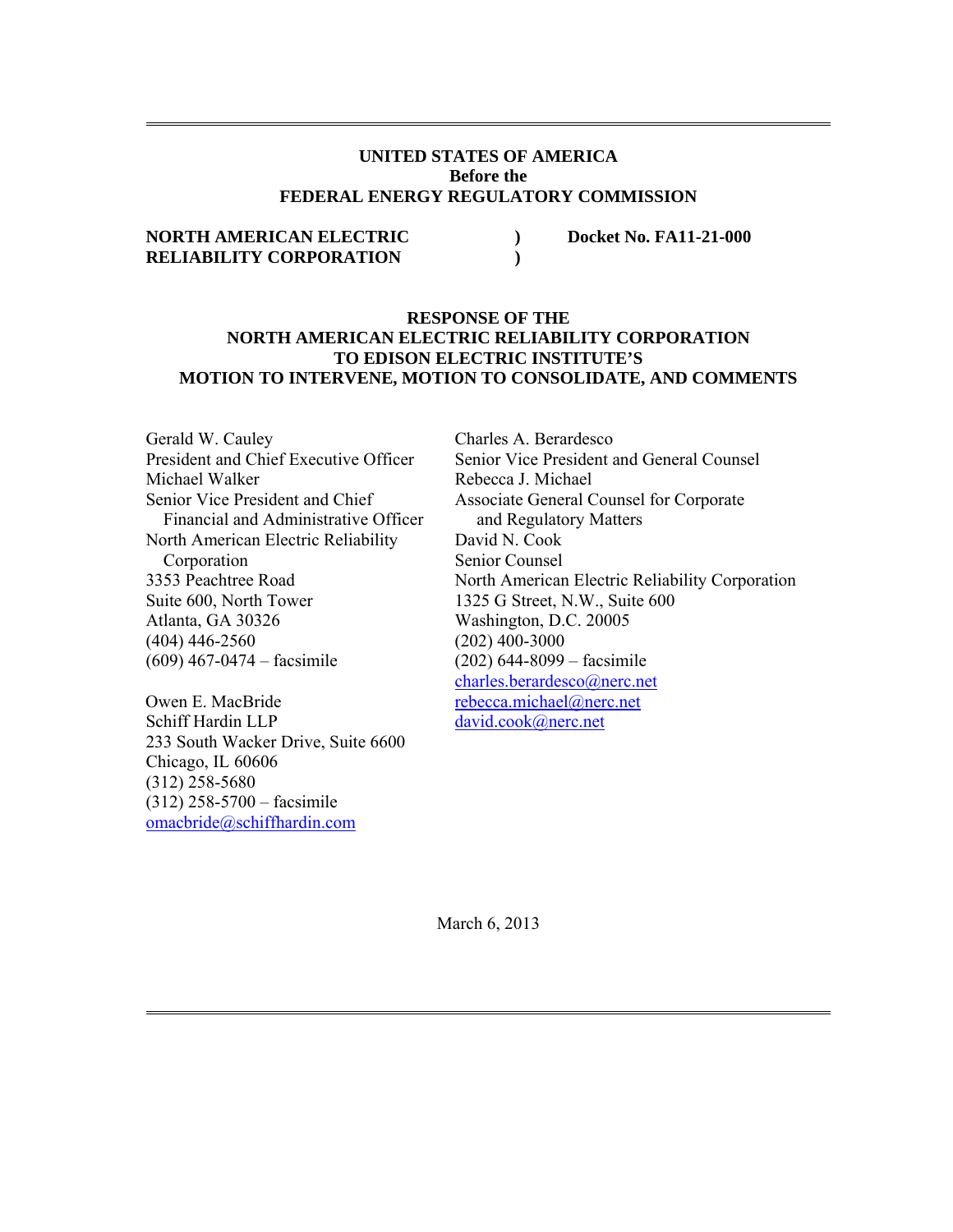# **TABLE OF CONTENTS**

| II.         |            |  |
|-------------|------------|--|
| HH -        |            |  |
| IV          |            |  |
|             | $A_{-}$    |  |
|             | <b>B</b> . |  |
| $V_{\cdot}$ |            |  |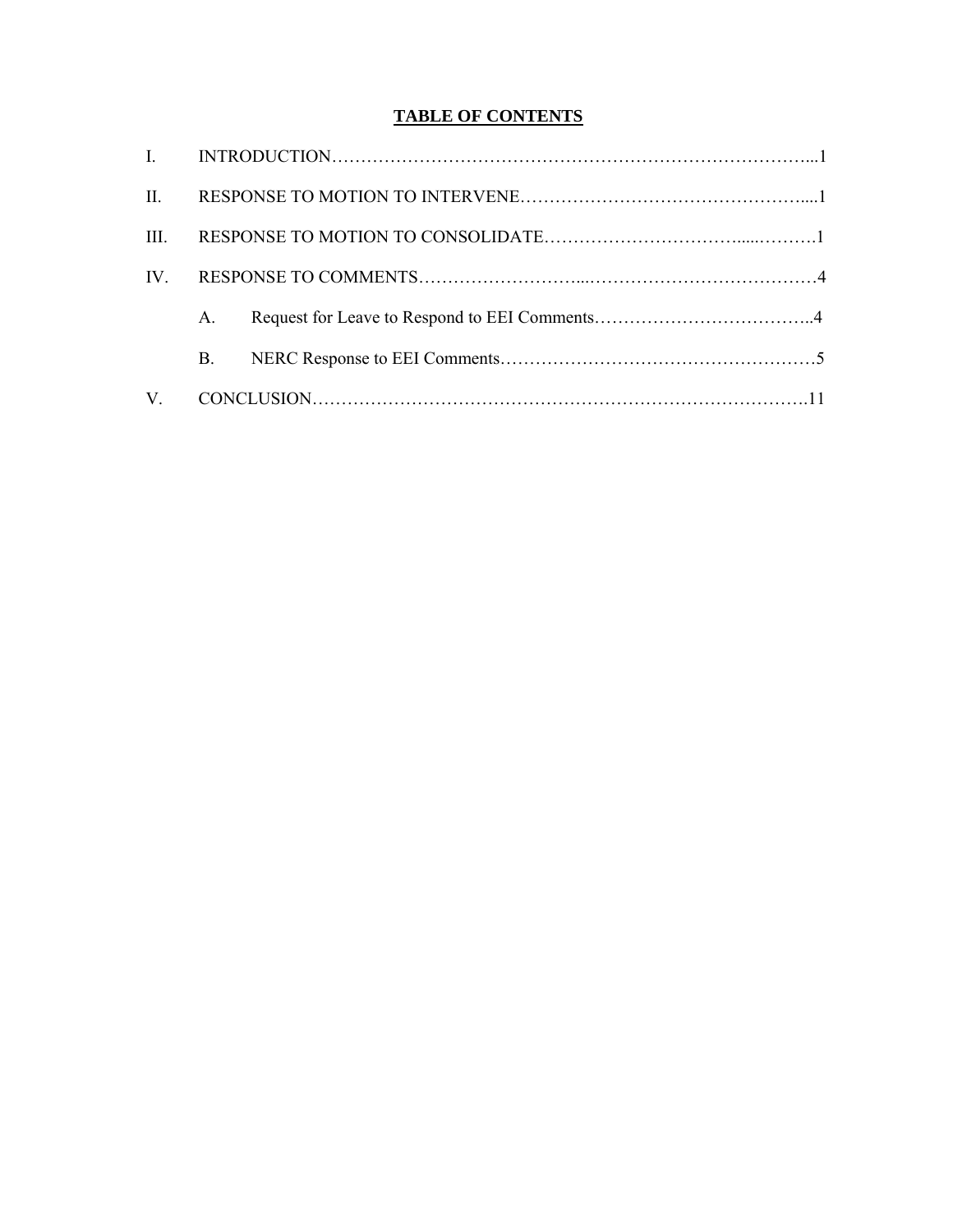#### **I. INTRODUCTION**

-

 The North American Electric Reliability Corporation ("NERC") submits this response to the *Motion to Intervene, Motion to Consolidate, and Comments* filed by the Edison Electric Institute ("EEI") on February 22, 2013 in Docket Nos. FA11-21-000 and RR12-13-000. EEI's filing was in response to NERC's *Compliance Filing in Response to Paragraph 30 of November 2, 2012 Commission Order*, filed February 1, 2012, in Docket No. FA11-21-000, in which NERC submitted the "NERC Written Criteria for Determining Whether an Activity is Eligible to Be Funded Under Section 215 of the Federal Power Act" ("NERC Written Criteria").<sup>1</sup> As directed by P 30 of the 2013 Budget Order, the NERC Written Criteria were developed and submitted in response to Recommendation 37 of the Final Audit Report in this docket.<sup>2</sup>

#### **II. RESPONSE TO MOTION TO INTERVENE**

Assuming that the Commission allows interventions in Docket No. FA11-21-000, NERC has no objection to EEI's request to intervene in that docket.

#### **III. RESPONSE TO MOTION TO CONSOLIDATE**

 NERC disagrees with EEI's request that Docket No. FA11-21-000 be consolidated with Docket No. RR12-13-000, which was the proceeding for review and approval of NERC's 2013 Business Plan and Budget. The 2013 Budget Order approved the 2013 Business Plans and Budgets of NERC and the Regional Entities and the proposed assessments to fund the approved budgets, and NERC and the Regional Entities are now operating under their Commissionapproved 2013 Business Plans and Budgets. No requests for rehearing of the 2013 Budget Order were filed. Although the Commission added Docket No. FA11-21-000 to the caption of the 2013 Budget Order, the Commission expressly stated "Not Consolidated" in the caption.

<sup>&</sup>lt;sup>1</sup> The November 2, 2012 Commission Order is *North American Electric Reliability Corporation, Order Accepting 2013 Business Plan and Budget of the North American Electric Reliability Corporation and Ordering Compliance Filing*, 141 FERC ¶ 61,086 (2012) ("2013 Budget Order").

 $2$  The Final Audit Report was issued by the Office of Enforcement, Division of Audits on May 4, 2012 in Docket No. FA11-21-000. *Performance Audit of the North American Electric Reliability Corporation for Budget Formulation, Administration, and Execution* ("Final Audit Report").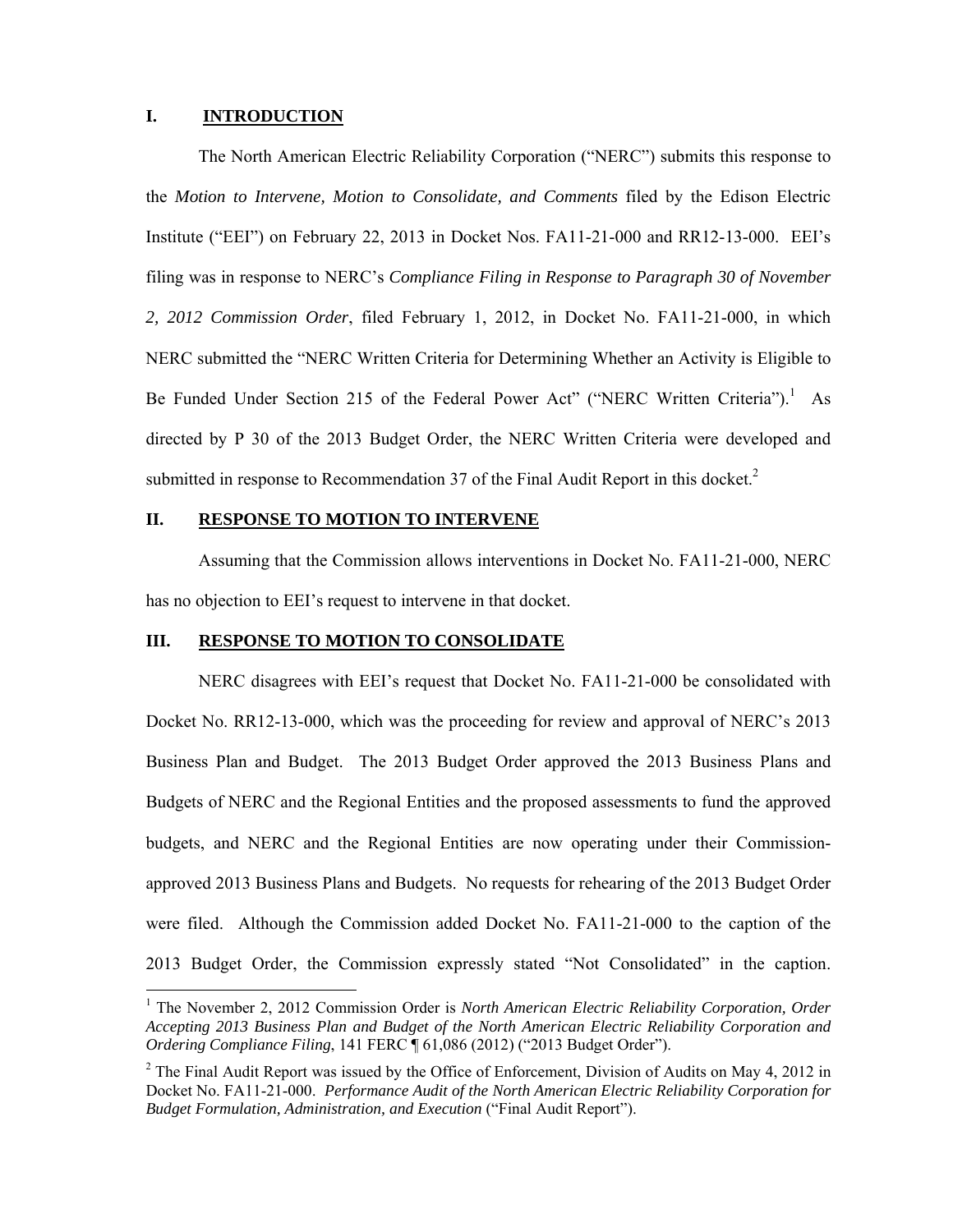Further, in the portion of the 2013 Budget Order addressing Recommendation 37 of the Final

Audit Report, the Commission clearly stated:

As discussed above, EEI and APPA submitted comments relating to Audit Report recommendations 37 and 38, concerning the statutory nature of NERC's activities funded under FPA section 215. These concerns touch on the identification and funding of NERC's statutory functions as the ERO. Given that NERC and Office of Enforcement staff appear to generally agree on a process for resolving these issues, we address those two recommendations here **in order to ensure that these issues are promptly resolved for reflection in the 2014 budget.3**

The Commission also clearly stated:

## We are not consolidating the two proceedings in this order and, therefore, **the compliance filing directed herein should be submitted to the Commission in the Performance Audit proceeding in Docket No. FA11-21-000.4**

As directed by the Commission, NERC filed its compliance filing to P 30 of the 2013 Budget

Order only in Docket No. FA11-21-000.<sup>5</sup>

EEI is also incorrect in stating that NERC's compliance filing and the NERC Written

Criteria "grew out of the concerns presented in" EEI's comments filed in Docket No. RR12-13-

000.<sup>6</sup> This is mere bootstrapping. EEI elected to gratuitously file comments in Docket No.

RR12-13-000 relating to Recommendations 37 and 38 from the Final Audit Report in Docket

No. FA11-21-000; however, NERC developed the NERC Written Criteria specifically in

response to Recommendation 37 of the Final Audit Report. NERC had committed to develop

<sup>&</sup>lt;sup>3</sup> 2013 Budget Order at P 29 (emphasis added).

<sup>4</sup> *Id*. at P 32 (emphasis added).

<sup>&</sup>lt;sup>5</sup> EEI states that NERC filed its Compliance Filing in both Docket No. FA11-21-000 and Docket No. RR12-13-000. EEI filing at 2-3. EEI's statement is incorrect. NERC filed the Compliance Filing only in Docket No. FA11-21-000. EEI is apparently referring to the first paragraph on page 1 of NERC's Compliance Filing; however, the reference there to both docket numbers is to the fact that the 2013 Budget Order was issued in both dockets. It was not a statement that the Compliance Filing was being submitted in both dockets.

 $6$  EEI Filing at 4.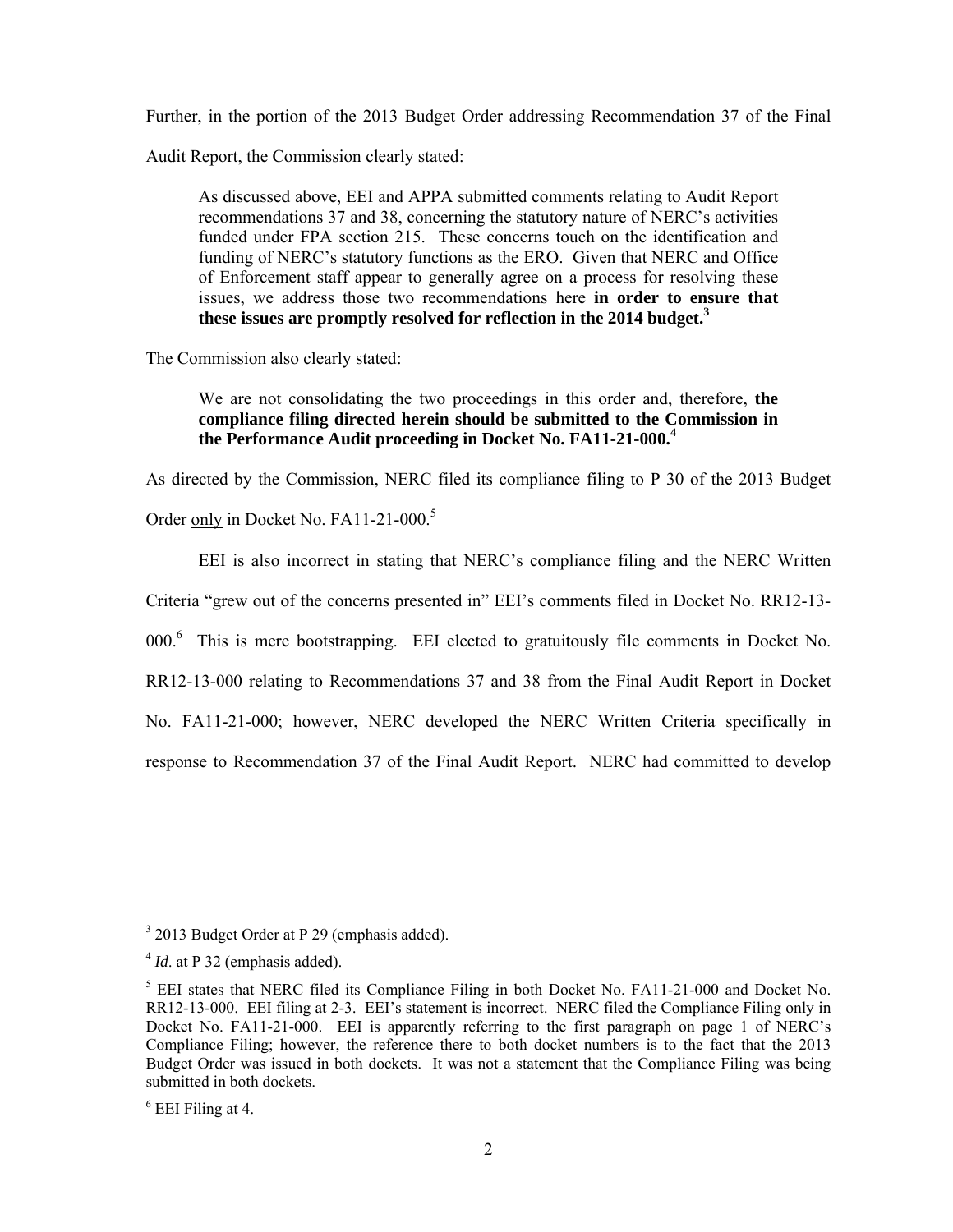such criteria in response to Recommendation 37 well before Docket No. RR12-13-000 was even opened.<sup>7</sup>

 The only other reason EEI offers for consolidation is that "the Commission should therefore consolidate these proceedings so that these intertwined issues can proceed upon a single procedural path."<sup>8</sup> However, there are no "intertwined issues" in Docket Nos. FA11-21-000 and RR12-13-000. Docket No. RR12-13-000 is concluded, and the NERC and Regional Entity 2013 Business Plans and Budgets and assessments have been approved. Docket No. FA11-21-000 is the proper proceeding for addressing – and provides a "single procedural path" for addressing – NERC's compliance with Recommendation 37. As noted above, the Commission directed NERC to develop the NERC Written Criteria in response to Recommendation 37 and to file them in Docket No. FA11-21-000 by February 1, 2013 in order to ensure that these issues are promptly resolved "**for reflection in the 2014 budget**."9

 In the comments it filed with the Commission in Docket No. RR12-13-000 on NERC's proposed 2013 Business Plan and Budget, EEI was fully on board with this plan.<sup>10</sup> EEI stated in at least five different places in that filing that it fully supported approval of NERC's proposed 2013 Business Plan and Budget, and that it "does not at this time contest whether or not any of the activities listed in the NERC budget are statutory."<sup>11</sup> NERC was deeply appreciative of EEI's undiluted support for approval of the 2013 Business Plan and Budget. Further, in that filing, EEI quoted approvingly, from NERC's initial brief on the disputed audit issues in Docket No. FA11-21-000, NERC's proposal to develop criteria through a stakeholder process in 2012

<sup>7</sup> *See Initial Brief of the North American Electric Reliability Corporation* in Docket No. FA11-21-000, filed July 19, 2013, at 99 (in response to Recommendation 37 of the Final Audit Report, NERC proposed to "Establish written criteria for determining whether an activity is a statutory activity and should be funded under section 215 through an open and transparent process initiated by NERC").

<sup>8</sup> EEI Filing at 4.

<sup>&</sup>lt;sup>9</sup> 2013 Budget Order at P 29 (emphasis added).

<sup>&</sup>lt;sup>10</sup> Motion to Intervene and Comments of the Edison Electric Institute, filed September 28, 2012 in Docket No. RR12-13-000.

<sup>&</sup>lt;sup>11</sup> *Id.* at 1, 3, 4, 10 and 11.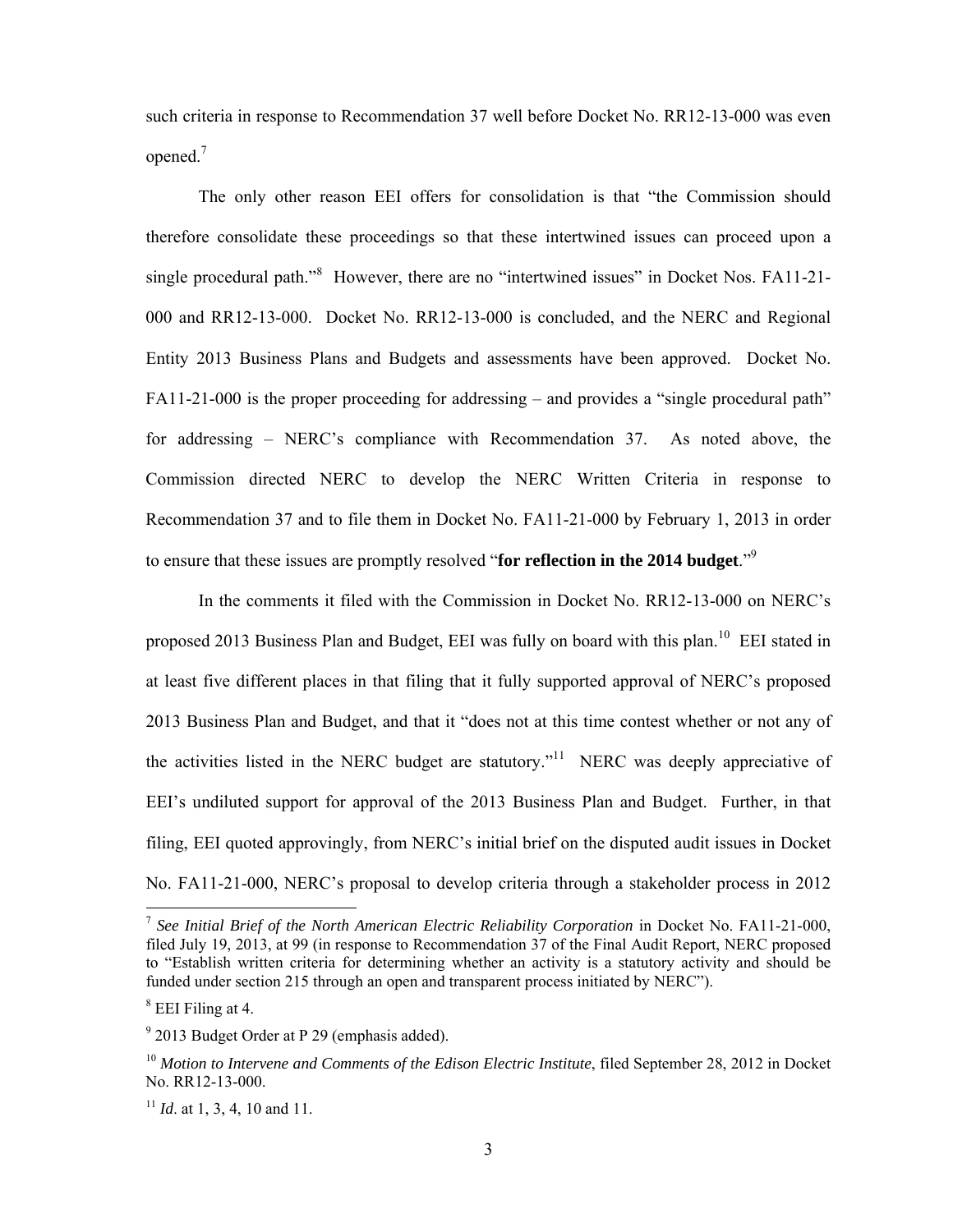and 2013 to be completed in sufficient time to use the criteria in preparing NERC's 2014 business plan and budget filing, stated its intention to participate in this initiative, and stated that it "envision[ed] that NERC will apply these criteria and any accompanying prioritization processes when developing its 2014 business plan and budget, subject to any Commission order on the criteria filing after notice and opportunity for public comment."<sup>12</sup>

#### **IV. RESPONSE TO COMMENTS**

## **A. Request for Leave to Respond to EEI Comments**

 NERC's Compliance Filing in this docket was a compliance filing in response to a Commission directive and was not an "application, complaint, petition, order to show cause, notice of tariff or rate examination, or tariff or rate filing."<sup>13</sup> Nonetheless, for purpose of this response, NERC treats EEI's comments as a "protest" pursuant to §385.211(a) and, therefore, to the extent necessary, requests leave to file the following brief response to EEI's comments. The Commission's rules do not permit the filing of answers to protests, unless otherwise ordered; $^{14}$ however, the Commission has granted leave to file such answers if they will clarify the issues in dispute, ensure a complete and accurate record, or otherwise provide information that will assist the Commission in its decision-making process.<sup>15</sup> To ensure that the Commission has complete and accurate information upon which to make a decision, NERC requests leave to submit a response to EEI's comments.

 $12$  *Id.* at 9-10.

 $13$  18 C.F.R. §385.211(a)(1).

<sup>14</sup> *See* 18 C.F.R. §385.213(a)(2).

<sup>15</sup> *See*, *e.g.*, *San Diego Gas & Electric v. Sellers of Energy and Ancillary Services*, 108 FERC ¶ 61,219, at P14, n. 7 (2004) (answer was accepted as it "provided information that assisted [the Commission in its] decision-making process"); *Michigan Electric Transmission Co.*, 106 FERC ¶ 61,064, at P 3 (2004) (the permitted answer "provides information that clarifies the issues"); *North American Electric Reliability Corporation,* 116 FERC ¶ 61,062, at P 24 (2006) (reply comments of NERC and others accepted "because they have provided information that assisted us in our decisionmaking process"); *North American Electric Reliability Corporation,* 117 FERC ¶ 61,091, at P 18 (2006) (same); *North American Electric Reliability Corporation*, 119 FERC ¶ 61,248, at P 6 (2007) (same); *North American Electric Reliability Corporation*, 127 FERC ¶ 61,209 (2009), at P 5 (same).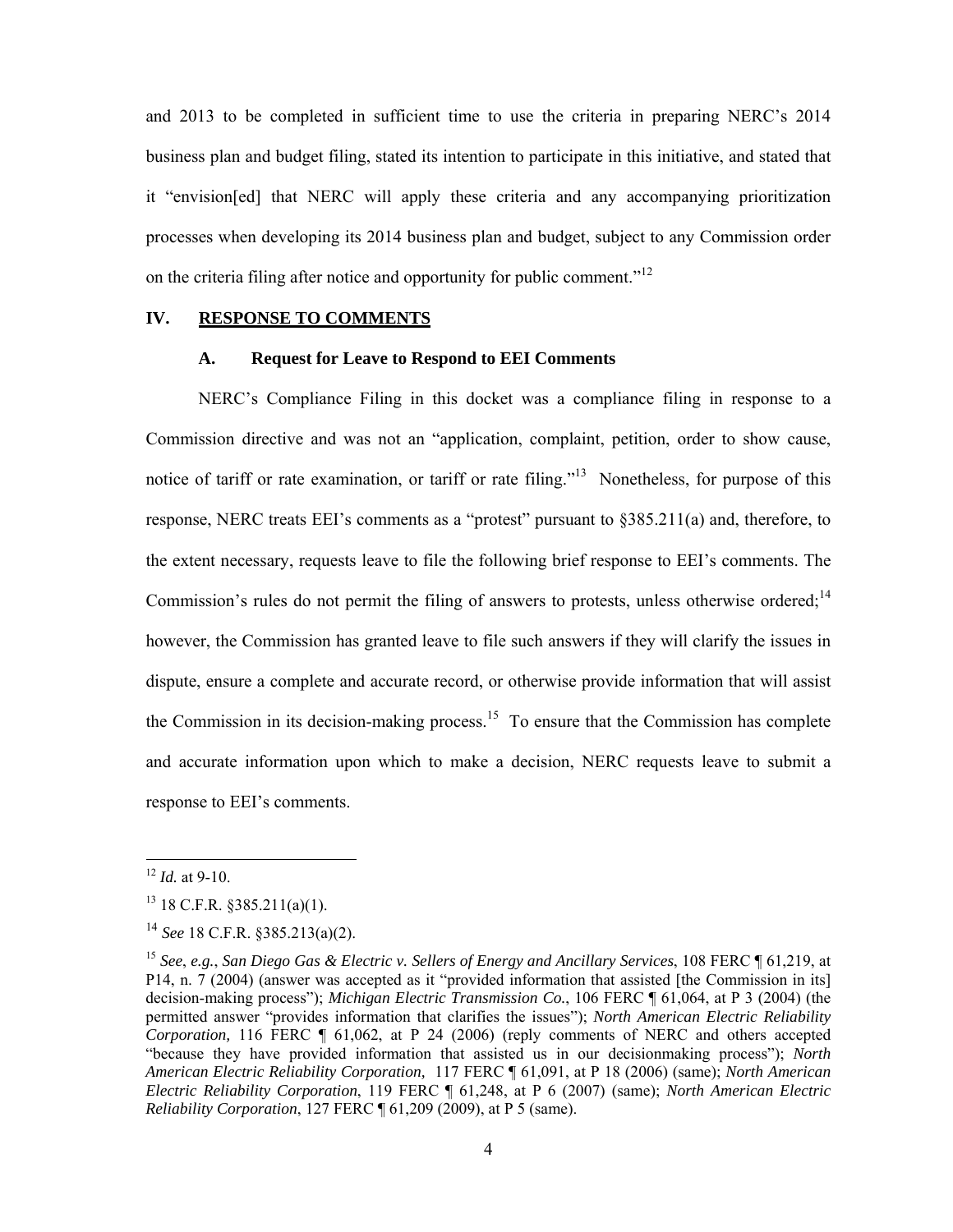#### **B. NERC Response to EEI Comments**

 Without descending into the minutiae of EEI's comments, NERC offers three overarching points in response.

**First**, EEI has misapprehended the task assigned to NERC in Recommendation 37, and the purpose of the NERC Written Criteria. NERC was not assigned to define the scope of FPA §215. Recommendation 37 was based on statements in the Final Audit Report that "NERC did not have written criteria to determine whether activities should be funded under the section 215;" that "NERC has not developed any policies, procedures, processes or practices (i.e., criteria) to guide its staff in the types of activities permissible in section 215" and had not established "written criteria to determine whether its activities are statutory;" that "NERC had not developed project specifications that laid out the statutory goals to be accomplished by [new projects] with sufficient clarity" and "had no clear written criteria;" and that "NERC needs to establish and operate under formal criteria that ensure all of its program activities that are funded pursuant to FPA section 215 are statutory."<sup>16</sup> These observations by Audit Staff were the basis for Recommendation 37 in the Final Audit Report that NERC should "establish written criteria for determining whether a reliability activity should be funded under section 215 through coordination and discussion with Commission staff and stakeholders." With this origin of Recommendation 37 in mind, and also keeping in mind that this proceeding is a financial and budget performance audit, the NERC Written Criteria have two specific purposes, as stated in NERC's Compliance Filing:

▪ The NERC Written Criteria will be used by NERC for internal purposes to determine whether proposed reliability activities fall within FPA  $\S$ 215 and therefore should be eligible to be funded through the FPA §215 funding mechanism. If new reliability activities are proposed internally during development of NERC's annual budget, the written criteria should be applied by management to determine if the proposed activities can be included in the budget as statutory activities; if new activities are proposed internally or need to be undertaken during the budget year, the written criteria should be

 $16$  Final Audit Report at 70, 75, 77 and 78.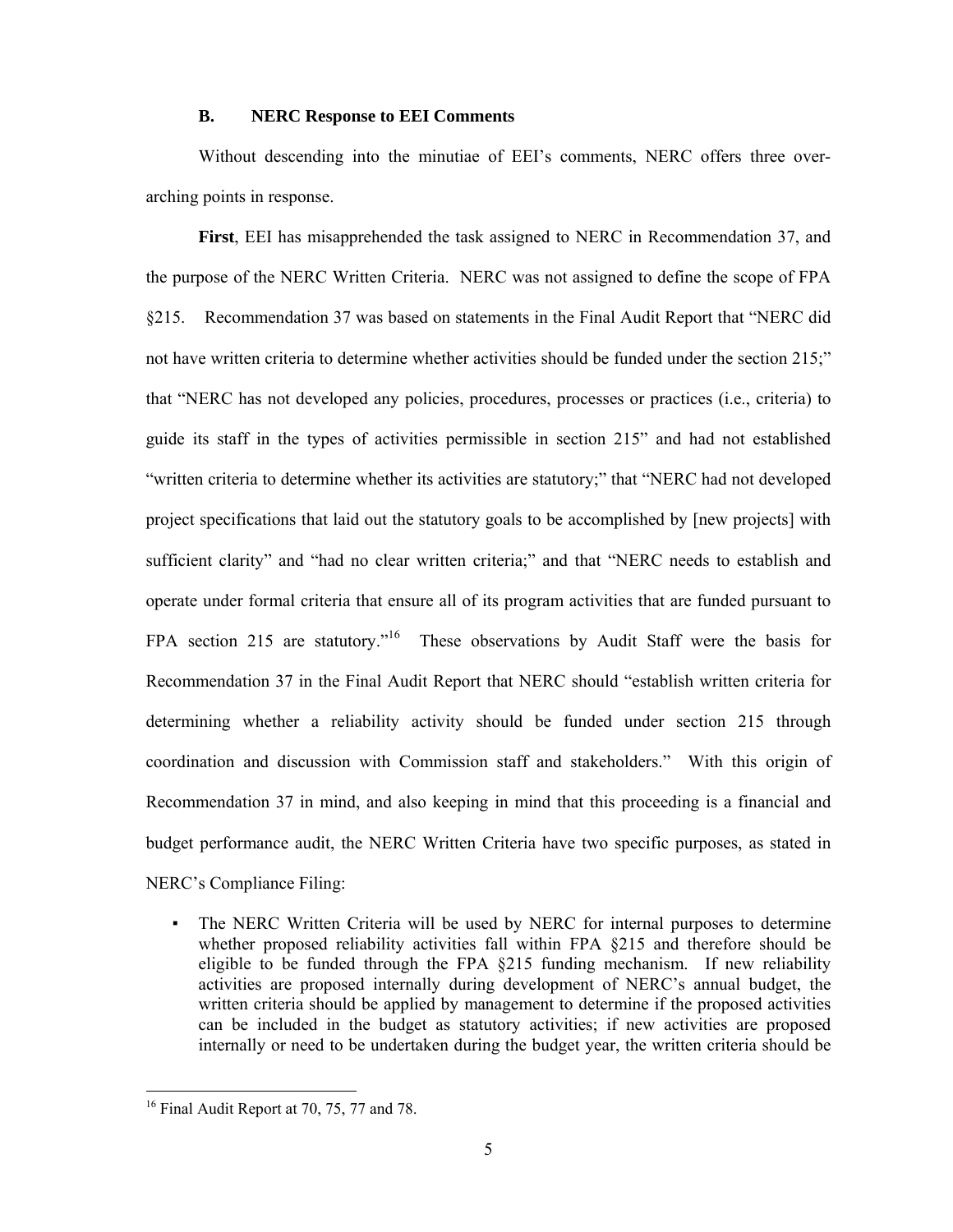used by management to determine if the activities can be undertaken using FPA §215 funding.

▪ The NERC Written Criteria will be used in NERC's annual business plan and budget filings as a basis for demonstrating that NERC's proposed activities are statutory and should be funded through the FPA  $\S$ 215 funding mechanism.<sup>17</sup>

In short, the written criteria are NERC's criteria to be used in evaluating, for internal approval and business planning and budgeting purposes, whether proposed reliability activities are FPA §215 activities.

 Further, it is not the purpose of NERC's Compliance Filing or this proceeding to determine if specific current or proposed activities should be funded through the FPA §215 funding mechanism. Neither Recommendation 37 nor the 2013 Budget Order directs NERC to make this determination. To the contrary, the Commission expressly stated in the 2013 Budget Order: "we are not requiring NERC to apply its proposed criteria to all of its activities as part of its February 1, 2013 compliance filing."18 Rather, those determinations will be made in the annual business plan and budget development process and, if necessary, in business plan and budget proceedings, as provided in the revised Recommendation 38 that the Commission adopted in the 2013 Budget Order:

In its annual business plan and budget filings, [NERC should] provide an explanation as to why the proposed activities to be undertaken by each program area for the budget year are statutory, including, at a minimum: a description and the purpose of the major activities to be undertaken by each program area and an explanation for why the activity is a statutory activity.<sup>19</sup>

EEI seeks in its comments to argue whether specific individual activities should be funded through the FPA §215 funding mechanism, but this is not the proceeding in which to make those determinations.

<sup>&</sup>lt;sup>17</sup> See NERC Compliance Filing at 5-7.

<sup>&</sup>lt;sup>18</sup> 2013 Budget Order at P 31.

<sup>19</sup> *See* 2013 Budget Order at P 31 and NERC Compliance Filing at 5.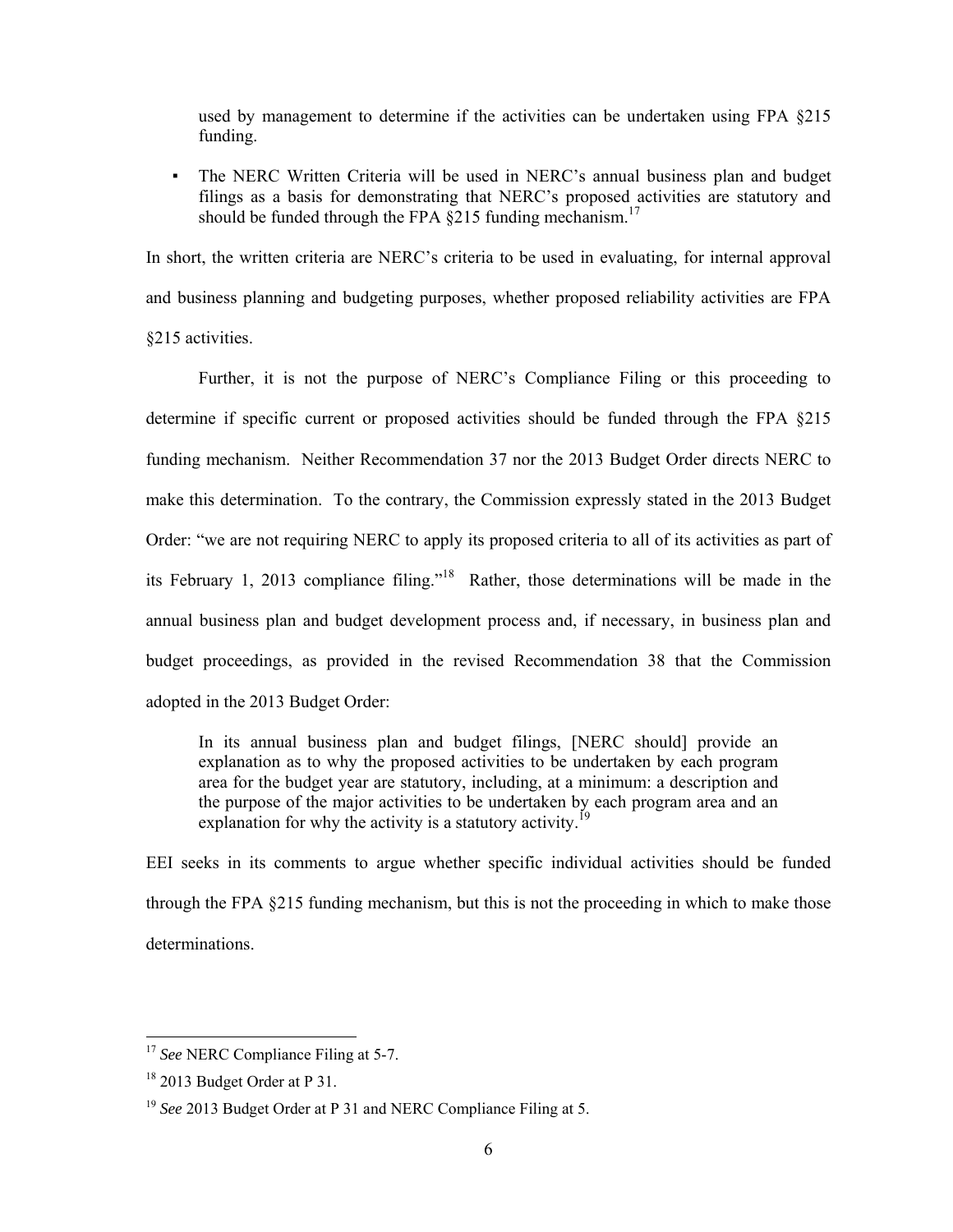Nor is it the purpose of the development of the NERC Written Criteria, or of this proceeding, to prioritize NERC's programs and activities and to eliminate specific activities that may be regarded as less effective and cost-beneficial in maintaining and enhancing the reliability of the Bulk Power System. As NERC made clear in its Compliance Filing:

[I]n neither of the above-described uses of the written criteria will application of the criteria be the final determinant of whether NERC should undertake proposed activities. The written criteria will only be used to evaluate whether activities are statutory activities and can be funded through the FPA §215 funding mechanism. Assuming activities are determined to be statutory activities, management must also determine that the activities are or will be an efficient and productive use of resources in carrying out the ERO's statutory responsibilities and achieving its objectives.20

To the extent that (1) the statutory nature, and (2) the benefits and cost-effectiveness of specific proposed activities, are not thoroughly vetted through NERC's annual internal strategic planning and business plan and development processes and through the stakeholder input phase of NERC's annual strategic plan and business plan and budget development, the business plan and budget dockets at the Commission provide the forum for evaluating whether the NERC Written Criteria have been appropriately applied and for contesting and determining whether particular activities are a worthwhile expenditure of resources and should be undertaken. The purpose of the NERC Written Criteria, as directed by Recommendations 37 and 38 and the 2013 Budget Order, is to provide a specific, written framework for determining, both in NERC's internal business planning and budgeting activities and, if necessary, in the formal business plan and budget dockets, whether specific proposed activities can be funded through the FPA §215 funding mechanism.<sup>21</sup>

 $20$  NERC Compliance Filing at 8.

<sup>&</sup>lt;sup>21</sup> One of EEI's specific concerns is NERC's activity as the ES-ISAC, particularly the interplay between the information-gathering and dissemination activities of the ES-ISAC and the operation of the Reliability Standards Development and Compliance Monitoring and Enforcement Programs. EEI Comments at 27- 29. NERC notes that the operation and functions of the ES-ISAC are the subject of a separate agreed recommendation, Recommendation 39, in the Settlement Agreement for this proceeding that was approved by the Commission in *North American Electric Reliability Corporation, Order Approving Settlement Agreement*, 142 FERC ¶ 61,042 (2013).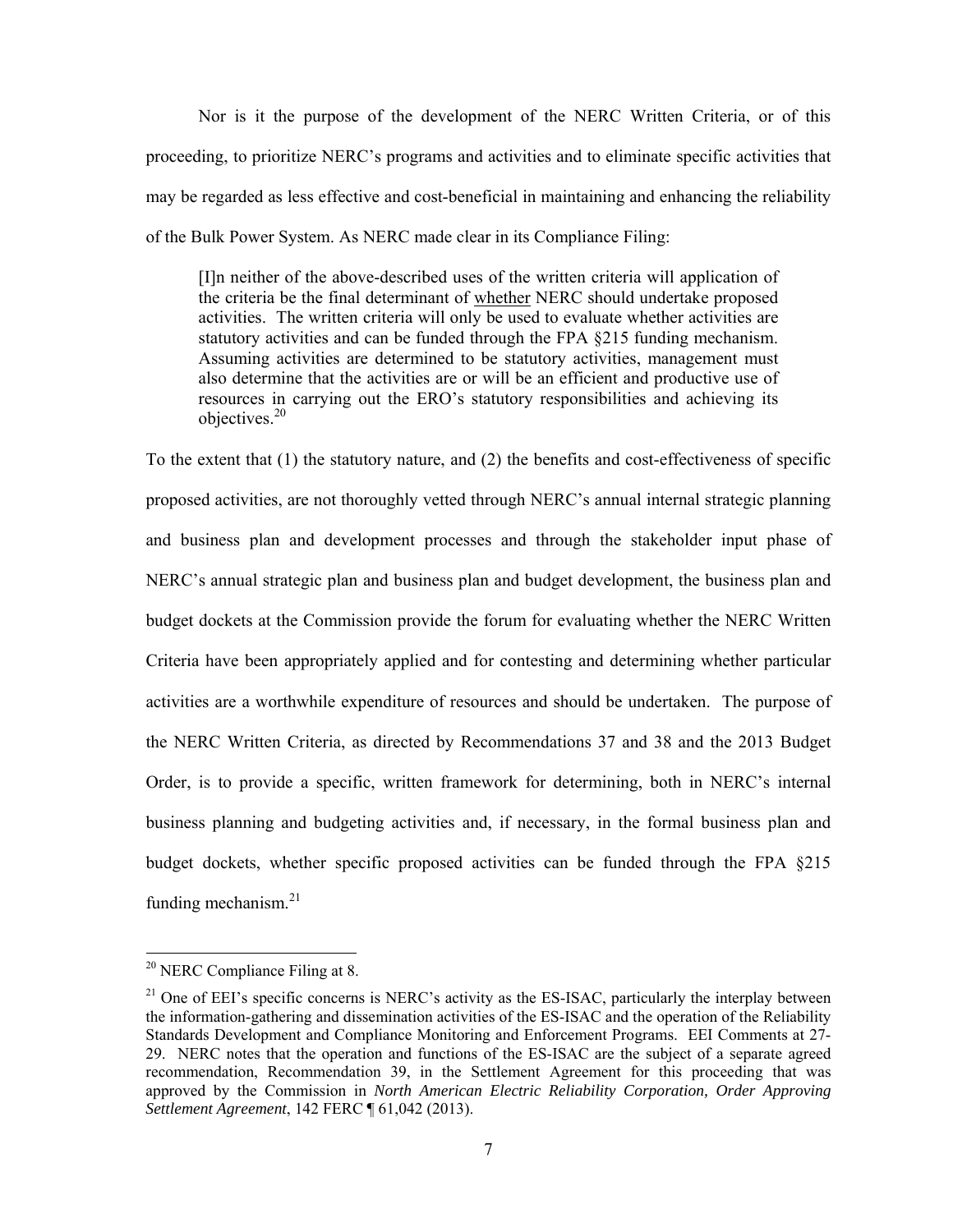**Second**, as one outcome of this performance audit proceeding, NERC already has controls in place with respect to expenditures on new activities arising between business plan and budget cycles, including procedures to ensure that significant unbudgeted expenditures on major activities receive Commission approval. NERC developed and adopted a Working Capital and Operating Reserve Policy ("Reserves Policy") which was included in its 2013 Business Plan and Budget. The Reserves Policy requires that working capital and operating reserves be budgeted and maintained in, and expended from, specific categories for specific purposes. The Reserves Policy also creates a hierarchy of management and Board controls and approval requirements, depending on the amount of the expenditure, on proposed expenditures from reserves. Further, the Reserves Policy establishes specific procedures and management approval requirements for the reallocation of funds between or among budget areas during the course of the year. Finally, with respect to expenditures of \$500,000 or more from Operating Reserves, the Settlement Agreement that the Commission has approved expressly requires:

NERC will file for Commission review and approval Board-of-Trustees-approved proposals to expend \$500,000 or more from operating reserves designated for "unforeseen contingencies" (as that term is defined in NERC's Working Capital and Operating Reserve Policy (Reserve Policy)). Each such filing will include supporting materials in sufficient detail to justify the proposed expenditure. The filing will be deemed approved if the Commission does not act on it or issue a tolling order extending the time for Commission action within thirty days of the filing date.

The Parties agree that this requirement for Commission review and approval is triggered if any amount allocated from the unforeseen contingencies account of operating reserves plus any amount re-directed from previously budgeted funds is, in the aggregate, \$500,000 or more for any one specific project or major activity in a program area. $^{22}$ 

**Third**, contrary to EEI's characterizations, all of the eleven NERC Written Criteria are

 $22$  Settlement Agreement at 3. The Settlement Agreement also requires that NERC will file for Commission review and approval any proposed revisions to the Reserves Policy that would alter any of its definitions of the terms "working capital reserves," "operating reserves," known contingencies" or "unforeseen contingencies," or that would change the Reserve Policy's requirement that all excess funds be added to the unforeseen contingency operating reserves and expended in accordance with the Reserve Policy's unforeseen contingency guidelines. *Id*. at 4.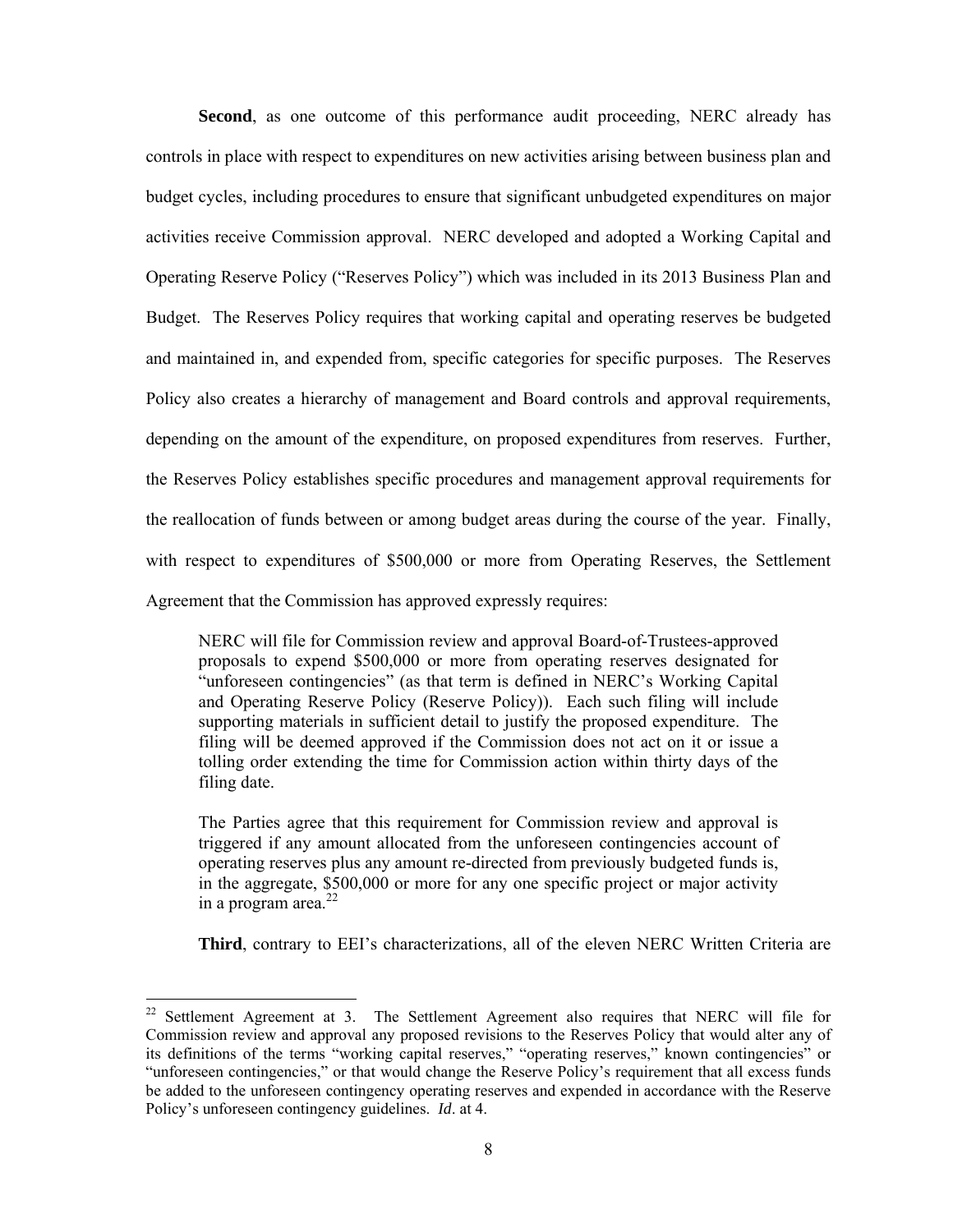rooted in §215 of the FPA. NERC acknowledges that it could have truncated the eleven major criteria into a smaller number of major criteria, but it chose to separate the criteria into a larger number of major categories so that the activities falling under each major criterion can be more readily identifiable to a major criterion.

 However, the fact that NERC has more rather than fewer criteria does not mean that any of the criteria are not rooted in §215. Each of Criteria I through VII is expressly based on one or more of the text of §215; the text of the Commission's Part 39 regulations which have been issued specifically under the authority of, and to implement, §215; the text of a Commission order, issued under authority of §215, directing NERC to take specific actions or implement specified activities as the Electric Reliability Organization; or NERC's Rules of Procedure that are required by §215 to be approved, and have been approved, by the Commission pursuant to the criteria specified in  $\S215$  and the Commission's Part 39 regulations issued pursuant to  $\S215$ .

 Criteria VIII, IX and X are not expressly based on one or more of the aforementioned §215 sources, but Criterion VIII encompasses audits conducted by the Commission of the performance by NERC and the Regional Entities of their §215 responsibilities; Criterion IX encompasses work by committees, subcommittees and working groups on activities encompassed by one or more of the other criteria; and Criterion X encompasses analysis and evaluation of activities encompassed by one or more of the other criteria for the purpose of identifying means of performing the activities more efficiently and effectively. (That EEI objects to Criterion X as a statutory criterion is particularly odd given EEI's insistence that NERC needs to focus on prioritizing its activities and performing them with greater efficiency.)

 Finally, Criterion XI encompasses NERC's overhead or administrative functions that are necessary to operating the organization. These activities and costs by definition are not directly assignable or attributable to specific individual statutory activities; if they were, they would not be classified as overhead/administrative costs, but rather would be budgeted and recorded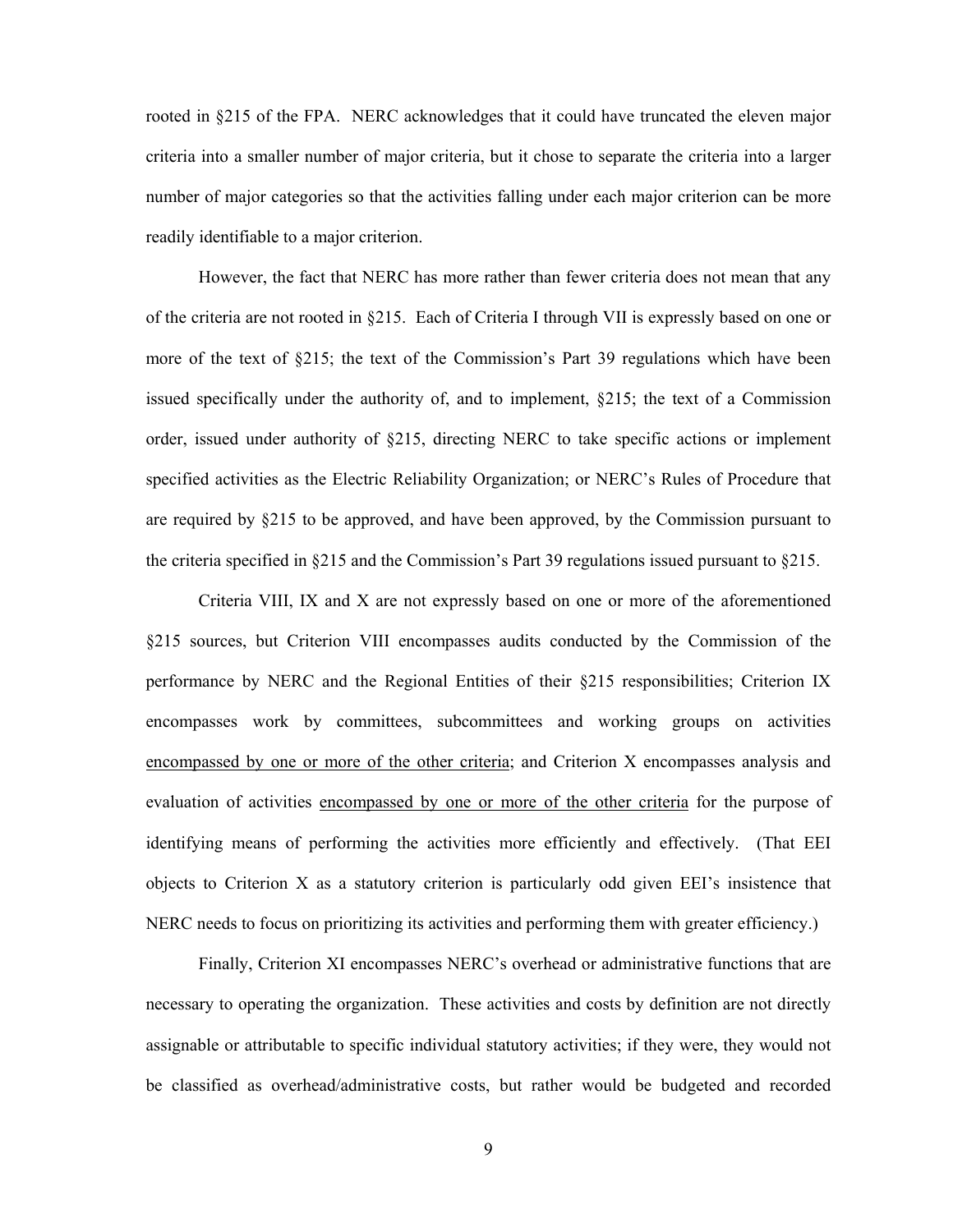directly under the applicable statutory activity. Further, as the Commission is well aware and NERC is certain EEI is well aware, NERC allocates its overhead/administrative costs to its direct statutory programs, through an allocation procedure the Commission has consistently accepted, just like "a centralized service company in a public utility holding company system must allocate the costs of the various overhead and administrative services it provides to the various companies in the holding company system that benefit from those services using an appropriate cost allocation methodology."<sup>23</sup> Additionally, Criterion XI expressly states that "Should NERC perform any non-FPA §215 activities, the costs of governance and administrative/overhead functions must be appropriately allocated," so EEI's suggestion that NERC needs to do that is superfluous.<sup>24</sup>

 Moreover, contrary to EEI's assertions, none of the NERC Written Criteria are based on the fact that the Commission approved a particular activity in one or more previous budget orders.<sup>25</sup> As NERC stated in its Compliance Filing, "NERC has not attempted to develop and justify the written criteria based solely on the Commission's approval of the activities that fall within the criteria as statutory activities in NERC's previous annual business plans and budgets."26 At the same time, however, for purposes of developing the written criteria, NERC is not in a position to ignore Commission final orders, issued under the authority of §215, that have directed or approved activities as statutory activities.

 Notwithstanding the foregoing responses to the EEI comments, NERC emphasizes that it is fully in agreement with EEI that it is critically important for NERC to continue to focus on prioritizing its activities and resources towards those areas that are the most important for maintaining and improving the reliability of the Bulk Power System, eliminating lower-value

 $23$  EEI Filing at 18-19.

<sup>24</sup> *Id*. at 19.

 $^{25}$  EEI Filing at 8-11.

<sup>&</sup>lt;sup>26</sup> NERC Compliance Filing at 13.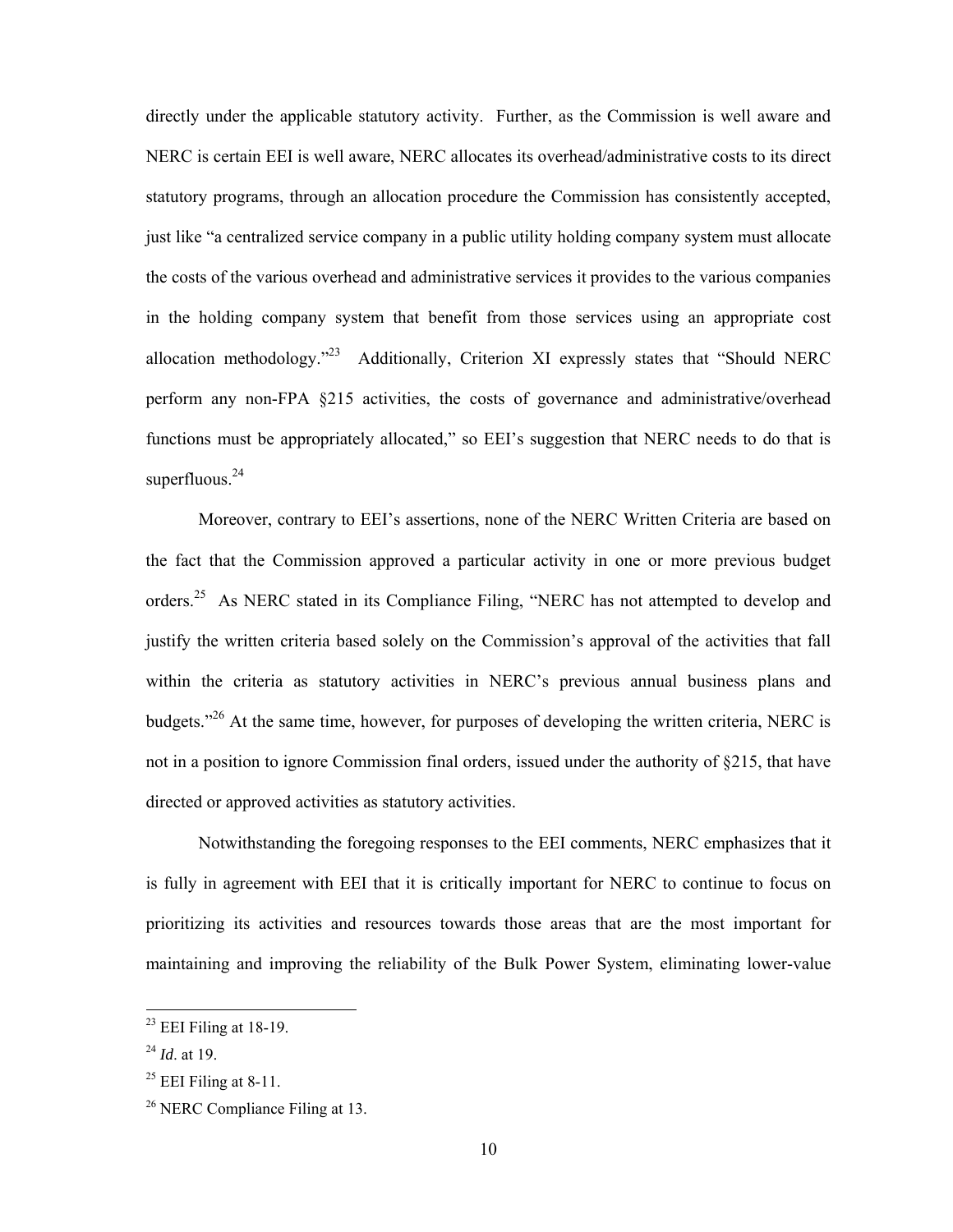activities, and performing all of its activities in a more efficient, efficacious and cost-effective manner. NERC looks forward to continuing to work with EEI and other stakeholders on these efforts through the NERC strategic planning process, the business plan and budget development process, and other initiatives.

## **V. CONCLUSION**

 NERC respectfully requests that the Commission accept this response to the EEI Filing and take it into consideration in its determinations in this proceeding.

Gerald W. Cauley President and Chief Executive Officer Michael Walker Senior Vice President and Chief Financial and Administrative Officer North American Electric Reliability Corporation 3353 Peachtree Road Suite 600, North Tower Atlanta, GA 30326 (404) 446-2560 (609) 467-0474 – facsimile

/s/ Owen E. MacBride Owen E. MacBride Schiff Hardin LLP 233 South Wacker Drive, Suite 6600 Chicago, IL 60606 (312) 258-5680 (312) 258-5700 – facsimile omacbride@schiffhardin.com

Respectfully submitted,

Charles A. Berardesco Senior Vice President and General Counsel Rebecca J. Michael Associate General Counsel for Corporate and Regulatory Matters David N. Cook Senior Counsel North American Electric Reliability Corporation 1325 G Street, N.W., Suite 600 Washington, D.C. 20005 (202) 400-3000 (202) 644-8099 – facsimile charles.berardesco@nerc.net rebecca.michael@nerc.net david.cook@nerc.net